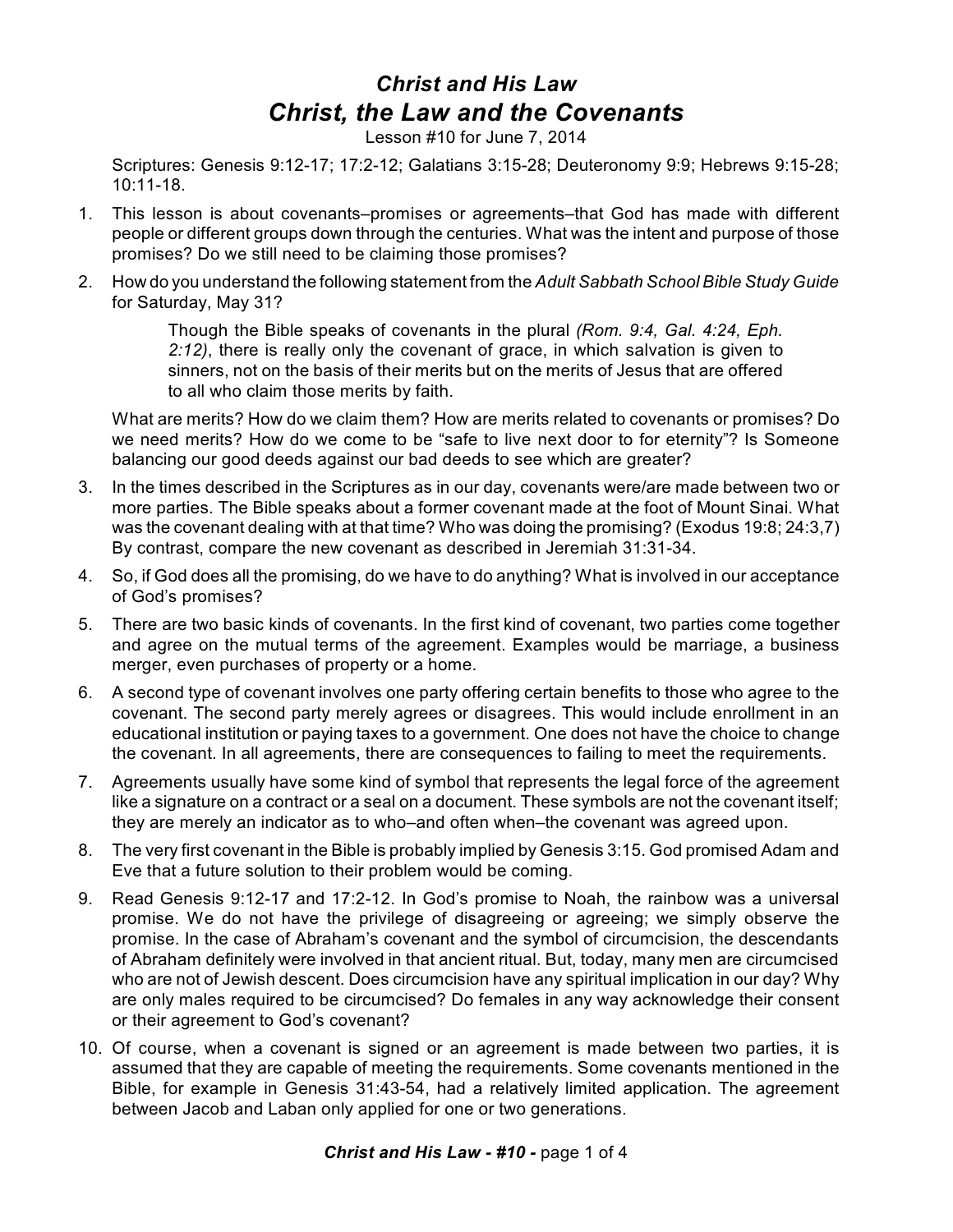- 11. Having looked at some of the covenants in the Old Testament, how do we understand their application to God's people in the times of the New Testament? Read Galatians 3:15-29. Paul clearly wanted to suggest that everyone may become a spiritual child of Abraham. Everyone has the opportunity to participate in God's promises even though the covenant was with Christ.
- 12. It is interesting to notice that while the Sinai covenant and the giving of the Ten Commandments were focused particularly on the Israelites, Exodus 12:48-49 and 19:5-6 make it clear that this covenant agreement was open to anyone who wanted to participate and was willing to meet the requirements. Does a new covenant mean that God has changed?
- 13. Having briefly looked at several covenants, what is your understanding of your covenant relationship with God? What is God promising you? What is He asking of you in return?
- 14. Read Deuteronomy 9:8-11. Why are the Ten Commandments considered to be a covenant that God has made with us? Did God make any promise in the Ten Commandments?
- 15. Clearly, the Ten Commandments are not intended to be some kind of difficult challenge to make our lives almost impossible. Understood correctly, they are supposed to be guidelines to help us live the happiest, most fulfilling kinds of lives. Read Hebrews 10:11-18. What do these verses tell us about the prominent nature of God's covenant promise? What are the differences between the old covenant (Exodus 19:5-6) and the new covenant? (Jeremiah 31:31-34; Hebrews 9:11-14)
- 16. Aren't you glad that we do not have to sacrifice sheep to have our sins forgiven? Why is that no longer necessary? Almost every covenant in the Old Testament was connected to a sacrifice or the shedding of blood. Why was that? Paul used the death of someone who had written a will as an example of why death was necessary. The will comes into effect only when the writer dies. So, why is it that the death of Christ makes the shedding of blood no longer necessary?
- 17. Starting outside the gates of the Garden of Eden, lambs were sacrificed, and innocent victims died to try to impress upon the human race how serious sin is. Why did God accept Abel's offering and reject Cain's? Unfortunately, as the keeping of sheep became more and more common, the sacrificing of sheep became less and less significant in the minds of the people. Finally, with the life and death of Jesus, God made the ultimate demonstration of what He had been promising all through the years. In the life of Jesus, we can see what the results are of living a righteous life. In the death of Jesus, we see the results of sin being demonstrated. In Gethsemane and on Calvary, Jesus died the death which is a direct result of sin–the second death. We now have not only God's word, promise, or covenant but also a clear demonstration of the two opposing choices. Are we taking these demonstrations seriously enough?
- 18. Many look at the Ten Commandments and the other stipulations of God's covenants in the Old Testament and think that if they work hard enough, they can meet the legal requirements of God's law and thus, earn salvation. Notice these words from Ellen White regarding that approach.

The spirit of bondage is engendered by seeking to live in accordance with legal religion, through striving to fulfill the claims of the law in our own strength. There is hope for us only as we come under the Abrahamic covenant, which is the covenant of grace by faith in Christ Jesus. The gospel preached to Abraham, through which he had hope, was the same gospel that is preached to us today, through which we have hope. Abraham looked unto Jesus, who is also the Author and the Finisher of our faith.—Ellen G. White, *Youth's Instructor*, September 22, 1892 par. 1; The *SDA Bible Commentary*, vol. 6, p. 1077.

- 19. Jeremiah 31:31-34 makes it clear that God's ultimate goal is to have the law written in our hearts. How does that differ from an externally-enforced code of obedience?
- 20. Could we actually reach the place where we recognize that God never asks us to do anything which is not for our personal benefit? Would a true God of love do anything else? Understood in that way, the commandments of God should be regarded as safety measures to preserve for us the best kinds of lives. Was that true in the old covenant as well as in the new?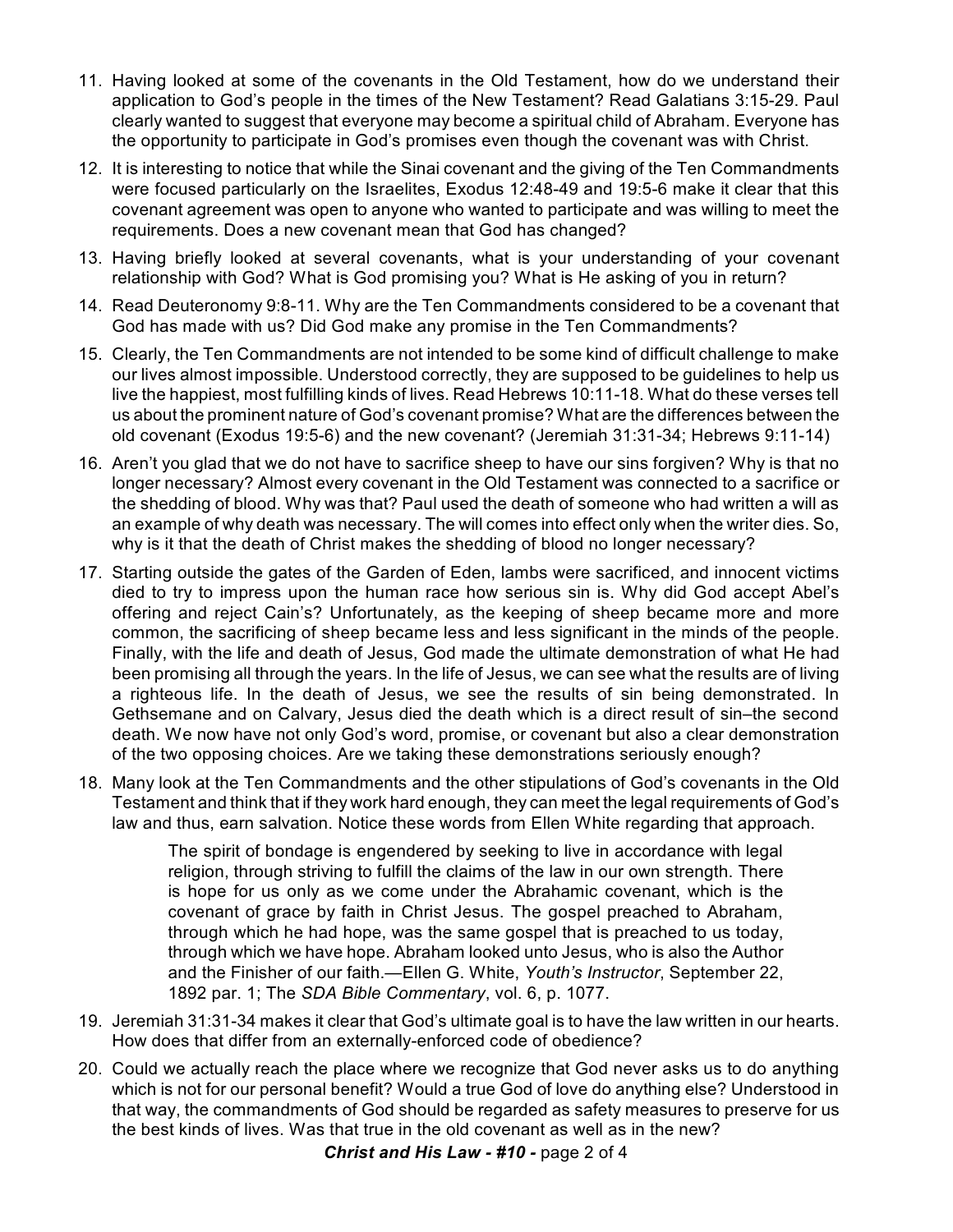- 21. Read Romans 6:15-23. What does it mean to be a slave of sin? What does it mean to be a slave of righteousness? Do we clearly understand why following our natural desires and tendencies to sin leads to death while accepting God's terms and His covenants and seeking a life of righteousness leads to eternal life?
- 22. Read Hebrews 9:15-28. How does the death of Christ set you free from the wrongs you did under the first covenant? Is this some kind of a legal arrangement? Or, does understanding the truth about the life and death of Jesus make us want to live righteous lives in the future? If we really have come to study and understand the life and death of Jesus, how does it impact us? Is a person a legalist if he keeps the Sabbath? Notice these words from Ellen White.

We may have flattered ourselves, as did Nicodemus, that our life has been upright, that our moral character is correct, and think that we need not humble the heart before God, like the common sinner: but when the light from Christ shines into our souls, we shall see how impure we are; we shall discern the selfishness of motive, the enmity against God, that [29] has defiled every act of life. Then we shall know that our own righteousness is indeed as filthy rags, and that the blood of Christ alone can cleanse us from the defilement of sin, and renew our hearts in His own likeness.—Ellen G. White, *Steps to Christ*, p. 28.3-29.0.

- 23. Aren't we all sinners? (Ecclesiastes 7:20; Romans 3:23) Don't we deserve to die the second death? Does the death of Jesus pay for our sins? If so, shouldn't everyone be saved? Or, does understanding the life and death of Jesus Christ and the character and government of God as revealed through that life and death make us change our attitude toward God, come to trust Him, and want to follow His will for our lives as much as possible? Many of our Christian friends regard this as some kind of legal transaction. Is that true? Or, is the life and death of Jesus still supposed to make a real difference in our relationship with God and the way we live?
- 24. We are told that when we get to heaven, we will cast our crowns at the feet of Jesus. (*DA* 131.2) Why do the saints do that? Is it because of all that He has done for us? Isn't it a recognition of all He has done for us? Shouldn't that make us want to live more and more like Him every day? Could we actually begin to experience the benefits of living a Christ-like life even today? Think what a difference it would make in our world if people really believed and practiced living Christlike lives! Ephesians 2:6 suggests that we can be seated with Christ in heavenly places. What does that imply? How does that compare with John 5:24 which says we have passed from death unto life? Even today, can we claim the promises of God?
- 25. What things can we do or should we do to indicate that we have accepted God's promises? Read Exodus 31:6 and Isaiah 56:4-7. Compare Ezekiel 20. Does Sabbathkeeping save us?
- 26. If we have come to see God in a new light and truly regard Him as our Friend, wouldn't we want to spend as much time as possible with Him? Wouldn't that mean that the best day of the week would be the Sabbath which is set apart for companionship with Him? Then, keeping the commandments–including the Sabbath commandment–is not a matter of fulfilling the requirements to earn one's salvation! Many people think that the old covenant involved a lot of works while the new covenant is strictly of grace. Do you know of any Bible character–or for that matter, any other character–who has succeeded in earning his/her salvation by good works? Shouldn't we recognize immediately that our good works can never earn us anything? On the other hand, if we recognize the superiority of doing things God's way, shouldn't that be our goal every day of our lives?
- 27. How broadly are God's covenants supposed to be applied? Many modern-day scientists and even many people claiming to be Christians believe that Noah's flood was only a relatively local event. God promised that He would never again destroy the world by a flood. If it was only a relatively limited flood, what does that imply about God's promise? There have been many other limited floods and some fairly extensive floods since Noah's day. Wouldn't that nullify God's promise?